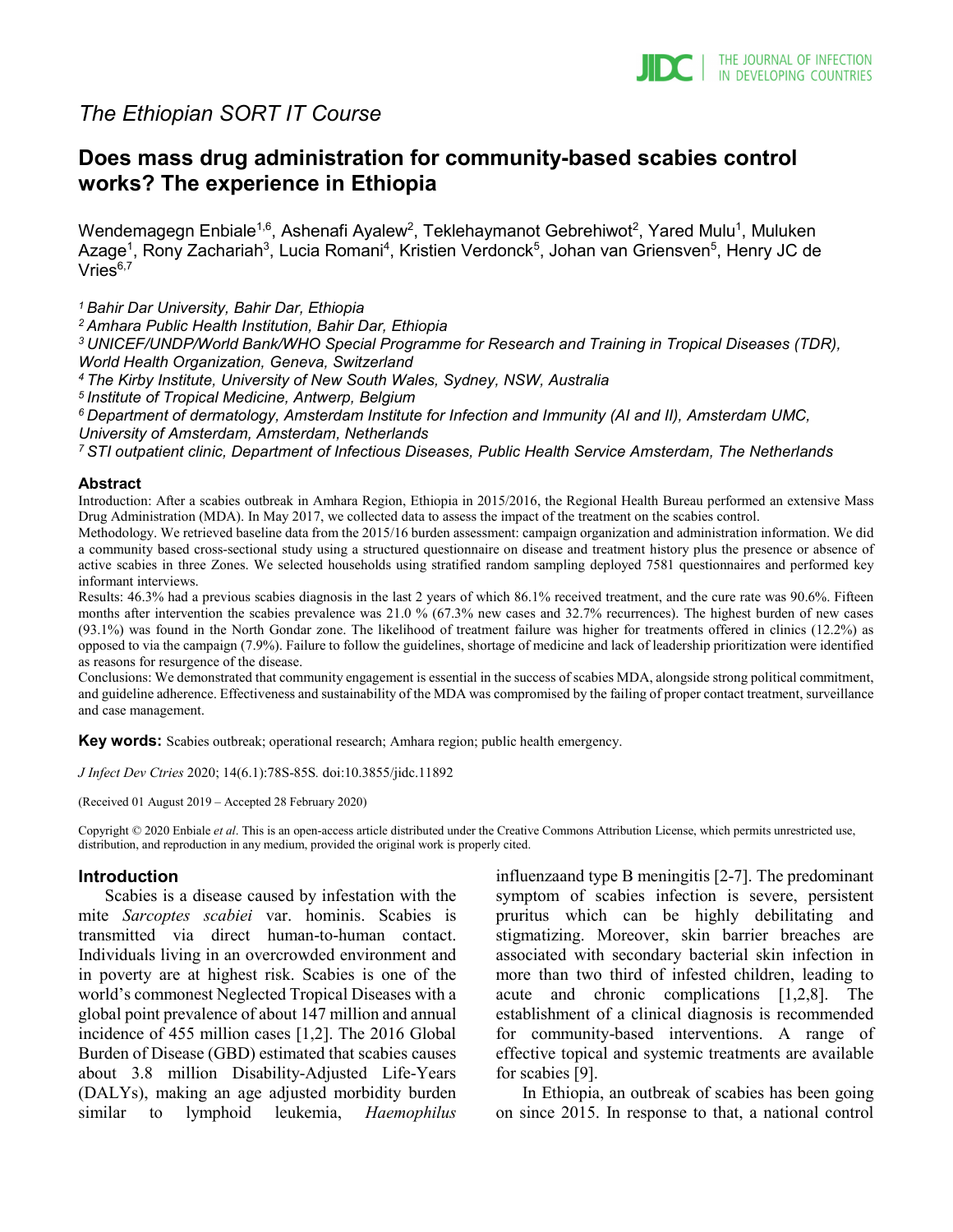program was launched. In October 2015, 1.2 million people were screened for scabies during a communitybased survey in the Amhara region and about 379,000 cases of scabies were identified [9,10]. Scabies diagnosis and contact identification was performed clinically using previously validated case and contact definitions [10-12]. The scabies control campaign was conducted from November 2015 to February 2016 in 10 zones in Amhara region. Oral ivermectin was recommended as the main drug for the MDA. Topical treatments such as Benzyl Benzoate Lotion (BBL), Permethrin 5% and sulfur cream were also available for those who were not eligible to take ivermectin.

While the efficacy of MDA for scabies control has been shown in trial settings and several small studies [13-23], a number of operational research questions/or knowledge gaps remain. Particularly for Africa, detailed follow-up studies of large-scale communitybased programs evaluating what was actually achieved in terms of treatment coverage and cure rates are lacking. The effectiveness of MDA has also varied across studies. A potentially important factor could relate to barriers in field implementation, and scarce evidence is available. Finally, there is risk of ongoing transmission, and subsequent increases in caseloads when MDA campaign control activities are not sustained. Therefore, the aims of this study were to a) assess coverage and cure rates of the scabies MDA campaign and clinic-based treatment; b) identify administrative and organizational challenges and barriers; 3) determine the prevalence of scabies 15 months after the scabies MDA campaign.

# **Methodology**

*General setting*

Ethiopia is the second most populous country in Africa. Most recent data estimate the total population for the year 2019 to be about 100 million, with 45% below the age of 15. The average size of a household is 4.7 [24]. The population living below \$1.25 purchasing power parity (PPP) a day was 23.5 % in 2016 [25]. With the presence of 16 out of the 20 neglected tropical diseases (NTDs) in the WHO list, Ethiopia has the third highest number of NTD cases in Africa [27]. The country is a federal parliamentary republic composed of nine Regional States and two City Administrations council (Dire Dawa and Addis Ababa).

# *Specific setting*

The Amhara National Regional State in the North West and East of the country has a population of 21,234,988. The region is further divided in to 13 administrative zones [24]. East Gojjam zone with a population of 2,539,491, is considered to have a strong administration, stable political environment and relatively good health outcomes in the region. Wag Himra zone with a population of 528,764 is also politically stable although remote. Economically it is the poorest zone in the region with a high rate of malnutrition and week healthcare structure. South Gondar zone with a population of 3,704,740 inhabitants is a politically unstable corner of the region with poor infrastructures and poor health service indicators.

# *The Mass Drug Administration campaign for scabies*

The treatment campaign followed two scenarios, based on burden of the disease. In the first scenario, in a community with scabies prevalence less than 15%, treatment was given for cases and household contacts. In the second scenario, in communities with prevalence equal or greater than 15%, the management was MDA

| Drug                       | <b>Dosage</b>                                  | Whom to treat                              |
|----------------------------|------------------------------------------------|--------------------------------------------|
| 5% permethrin lotion       | 60 mL for adults and 30 to 40 mL for           | Infants above 2 months' old                |
|                            | children (for two separate applications)       | Children and adult (both pregnant and<br>۰ |
|                            |                                                | lactating).                                |
| 5%-10% sulfur              | For children under 10 years: one tube (50      | Children under 10 years, pregnant and      |
|                            | gm)                                            | breast feeding women                       |
|                            | For children above 10 years and adults:        |                                            |
|                            | two tubes of $10\%$ sulfur                     |                                            |
|                            | Applied below the whole body daily for         |                                            |
|                            | three days                                     |                                            |
| 25% benzyl benzoate lotion | 100 mL, one bottle<br>$\overline{\phantom{a}}$ | Children above 2 years old and adult       |
|                            | Applied below the neck the whole body          |                                            |
|                            | daily for three days                           |                                            |
| Oral ivermectin            | Age 2 year to 6: 1 tab of 3 mg Age 7 to        | Except pregnant, breast feeding women      |
|                            | $12:2$ tabs                                    | and children aged $\leq$ 2 years           |
|                            | Age 13 to $18:3$ tabs                          |                                            |
|                            | Age 18 and above: 4 tabs                       |                                            |

**Table 1.** Scabies treatment types and categories in the Mass Drug Administration campaign in Amhara Region Ethiopia (June-August 2017).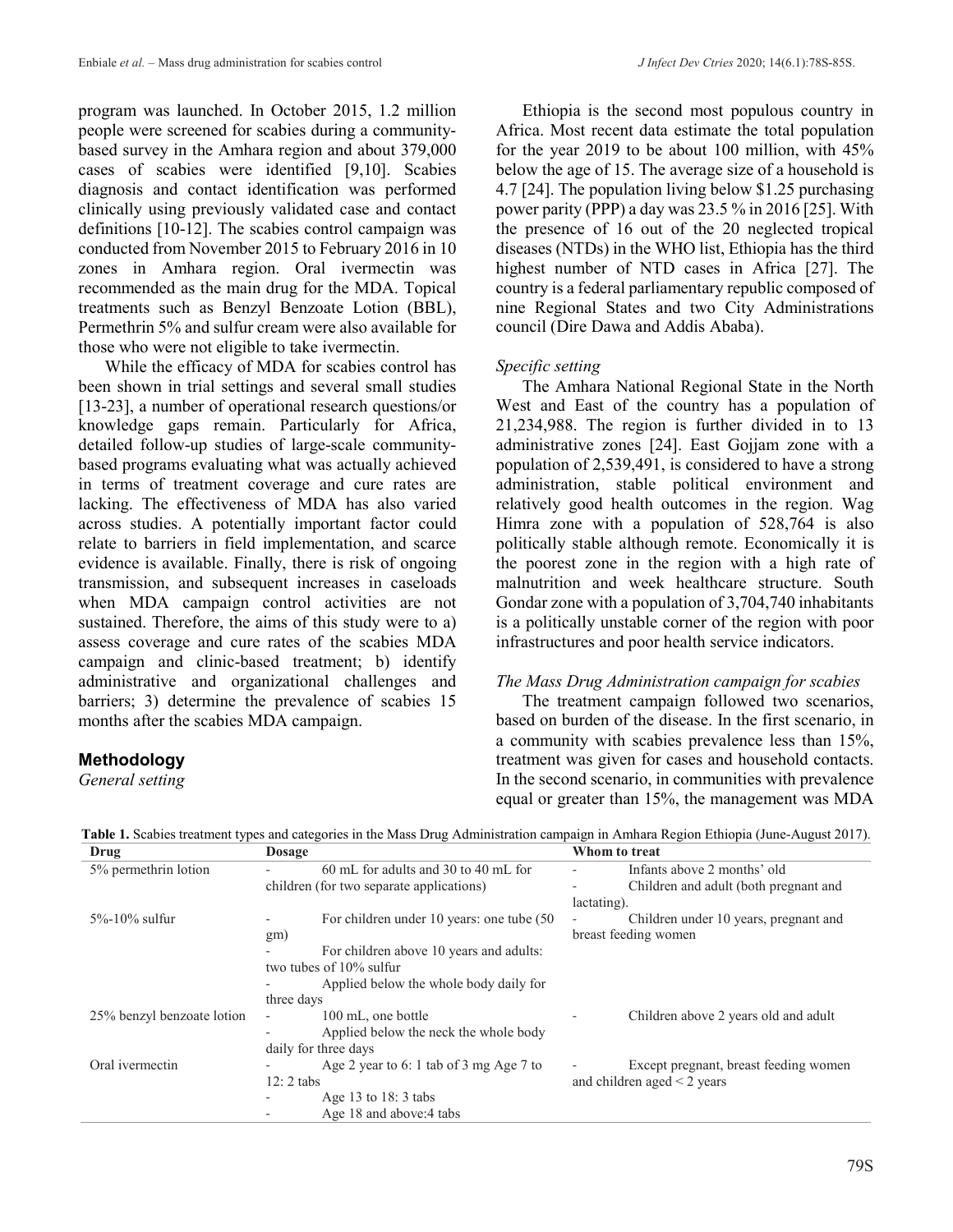for all community members [11]. In general, 55% of the population were candidate for MDA [12]. Ivermectin and permethrin were given in two doses one week apart and sulfur and benzyl benzoate lotion (BBL) were to be applied for three consecutive days for both patient and contacts (Table 1) [6].

We defined a scabies case as the presence of itching with typical lesions in the inter-digital areas of the hands, breast, inter-gluteal and/or genitalia area. We defined a scabies contact as a person who did not fulfil the clinical criteria of a scabies case, but had direct contact (skin-to-skin) with a suspected or confirmed case in the two months preceding the onset of scabies in the identified case [11].

#### *Study design and participants' selection*

We conducted a community based cross-sectional study in May 2017 in the three selected zones with a total population of 6,772,995. The three zones were selected randomly from ten previous scabies endemic areas. In each zone, three districts were selected randomly. Each district (woreda) has on average 100,000 residents. From each district, two villages were selected randomly. Each house within a village has community-based health insurance (CBHI) numbers. Households were selected using a simple random sampling technique from the Community Based Health Insurance (CBHI) records. The sample size for each village (18 villages) was calculated using a single proportion formula for each, with consideration of the previous 34% scabies prevalence [9].

#### *Data Collection*

In each district, three health officers were recruited as supervisor and six health extension workers (HEWs) were recruited as data collectors and trained for one day on clinical scabies diagnosis and data collection methods. We deployed in total 7581 questionnaires in the three zones. A structured questionnaire on demography, history of previous scabies diagnosis, history of scabies treatment, place of treatment, type of treatment, response for treatment and scabies at time of the interview was administered to 7562 residents.

For the desk review, the pre-intervention data for the three zones was retrieved from the 2015/16 burden assessment; data on intervention campaign timing, drug distribution and drug utilization were collected from the zonal health offices. We used semi-structured questionnaires for key informant interviews. Key informants were the focal persons for the scabies intervention response in the district, Public Health Emergency Management (PHEM) focal person in Zone and the Regional Health Bureau PHEM expert.

#### *Data analysis*

Data were entered and cleaned in excel and exported to stata version 14 for analysis. Descriptive statistics such as mean, proportions, standard deviation were computed and reported. Prevalence of scabies with 95% confidence intervals was also calculated to compare results pre-and post-interventions.

The qualitative data was transcribed, organizing based on objectives and tabulated. The accuracy of some of the information generated from the key informant interview was cross validated with the



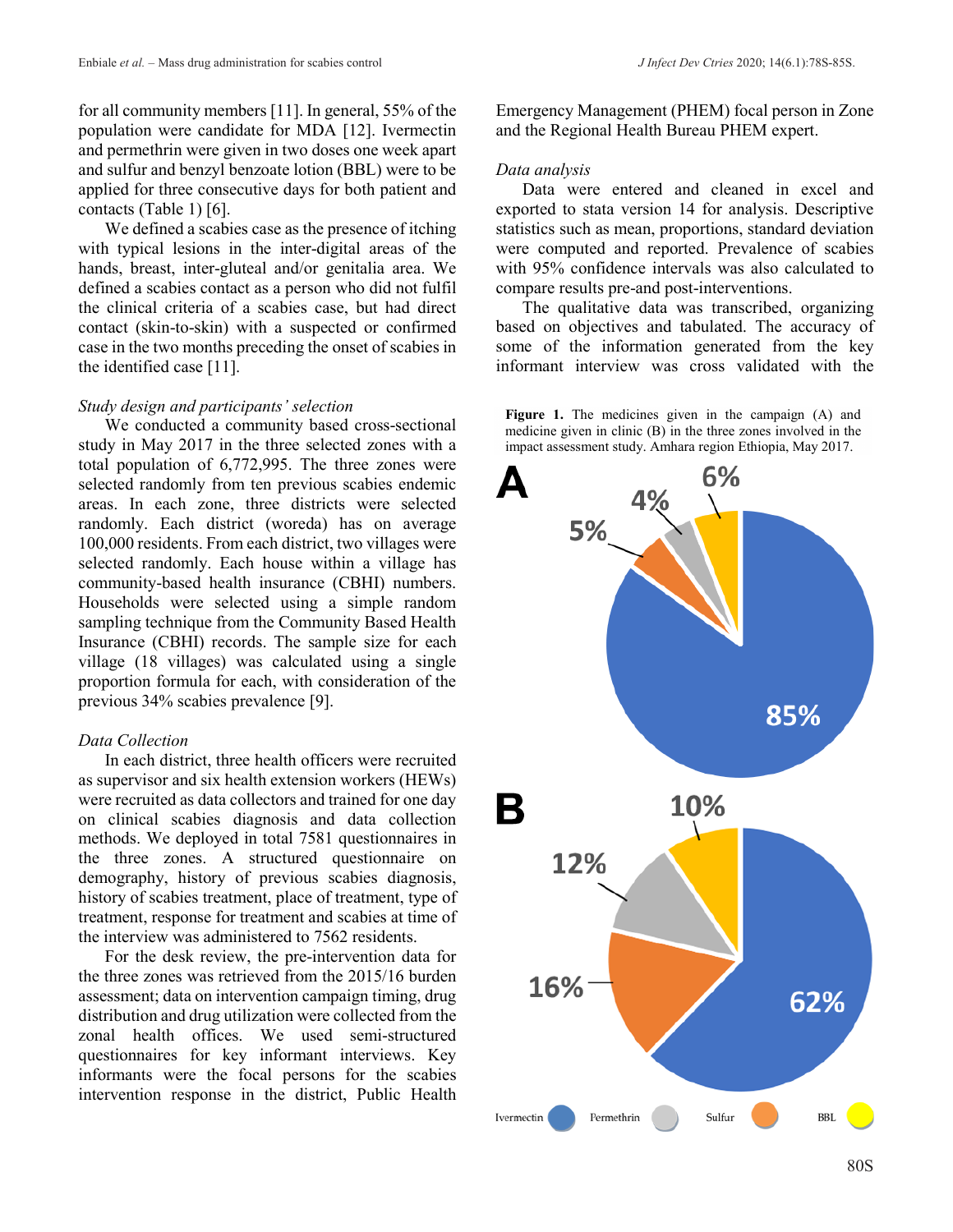information generated by the desk review that uses health facility routine reports from district health offices.

#### *Ethical Consideration*

Permission to conduct the study was obtained from the Amhara Regional Health Bureau (Approval reference APHI 01/795) as part of the regional health bureau operational research. Permission was also secured from the zonal and district health offices. Written informed consent was collected for each participant in the quantitative study. Written informed consent was also collected from the health workers and health service managers who were involved in the qualitative key informant interview.

### **Results**

A total of 7562 participants consented for theinterview and physical examinatione of which 50.2 % were women. Approximately one third of the interviewees lived in East Gojjam, one third in North Gondar, and one third in Wag Himra (Table 2).

The median number of people living in the participants' houses was 5 (range 1-12; interquartile range 4-7). Two percent of the women were pregnant at the time of interview.

The proportion of participants who reported a previous diagnosis of scabies was 46.3% (3502 out of 7562) and 86.1% of them received treatment. About half (51.5%) of the total participant said that they had received treatment for scabies before. The median time between the previous treatment and the interview was 15 months (interquartile range 12-17). The majority of those who received treatment got it through the MDA

**Table 2.** The number and proportion of participants per district in the three zones involved in the impact assessment study. Amhara region Ethiopia, May 2017.

| <b>Zone / District</b> | N(%         |
|------------------------|-------------|
| <b>East Gojjam</b>     |             |
| Debay                  | 1070 (14.2) |
| South Bernta           | 1462 (19.3) |
| <b>North Gondar</b>    |             |
| Dabat                  | 998 (13.2)  |
| Debark                 | 855 (11.3)  |
| Wogera                 | 536 (7.1)   |
| Wag Himra              |             |
| Dehana                 | 889 (11.8)  |
| Gazgibla               | 1154 (15.3) |
| Sekota Zuria           | 598 (7.9)   |
| <b>Total</b>           | 7562        |

campaign (69.8%; 2436/3492) and the remainder (30.2%; 1056/3492) got it at a clinic.

The medicines used in the campaign were mainly ivermectin (83.91%). In the clinics, there was more variation in the treatments used (Figure 1).

Regarding the outcome of the previous treatment, 91.1% said that they improved or were cured (2854/3134). The treatment coverage was 86.0%: 3011 out of the 3502 subjects who said they got a diagnosis of scabies before, also reported a previous treatment. Furthermore, 15.8% (537) interviewees reported a previous treatment but no previous diagnosis. The cure rate in East Gojjam Zone was 97.6% (95% CI of 95.9- 98.6), in Wag Himra 89.6% (95% CI of 88.2-90.9), North Gondar 87 % (95% CI of 83.4-89.8).

When analyzed by treatment given, there is no significant difference on the cure rate of those who received topical versus systemic treatment.But the

**Table 3.** People who report a previous diagnosis and a previous treatment for scabies and factors associated with a poor response to treatment in the three zones involved in the impact assessment study. Amhara region Ethiopia, May 2017.

|                       | <b>Improved</b> | Not improved  | <b>Total</b> | Odds ratio                | P-value |
|-----------------------|-----------------|---------------|--------------|---------------------------|---------|
| <b>Sex</b>            |                 |               |              | (95% confidence interval) |         |
|                       |                 |               | 1473         |                           |         |
| men                   | 1351 (91.7%)    | $122(8.3\%)$  |              |                           | 0.07    |
| women                 | 1318 (89.8%)    | $150(10.2\%)$ | 1468         | $1.26(0.98-1.62)$         |         |
| <b>Household size</b> |                 |               |              |                           |         |
| mean $(SD)$           | 5.5(1.9)        | 5.6(1.8)      |              |                           |         |
| < 5                   | 831 (91.6%)     | 76 (8.4%)     | 907          |                           | 0.5     |
| $\geq$ 5              | 1669 (90.8%)    | $169(9.2\%)$  | 1838         | $1.11(0.83-1.47)$         |         |
| <b>Medicine</b>       |                 |               |              |                           |         |
| ivermectin            | 2105 (90.6%)    | 218 (9.4%)    | 2323         |                           | 0.3     |
| <b>BBL</b>            | 206 (89.2%)     | $25(10.8\%)$  | 231          | $1.17(0.74-1.78)$         |         |
| permethrin            | 183 (94.3%)     | $11(5.7\%)$   | 194          | $0.58(0.29-1.03)$         |         |
| sulphur               | 180 (90.9%)     | $18(9.1\%)$   | 198          | $0.97(0.56-1.56)$         |         |
| <b>Place</b>          |                 |               |              |                           |         |
| campaign              | 1873 (92.1%)    | $161(7.9\%)$  | 2034         |                           | < 0.001 |
| clinic                | 802 (87.8%)     | $111(12.2\%)$ | 913          | $1.61(1.25-2.08)$         |         |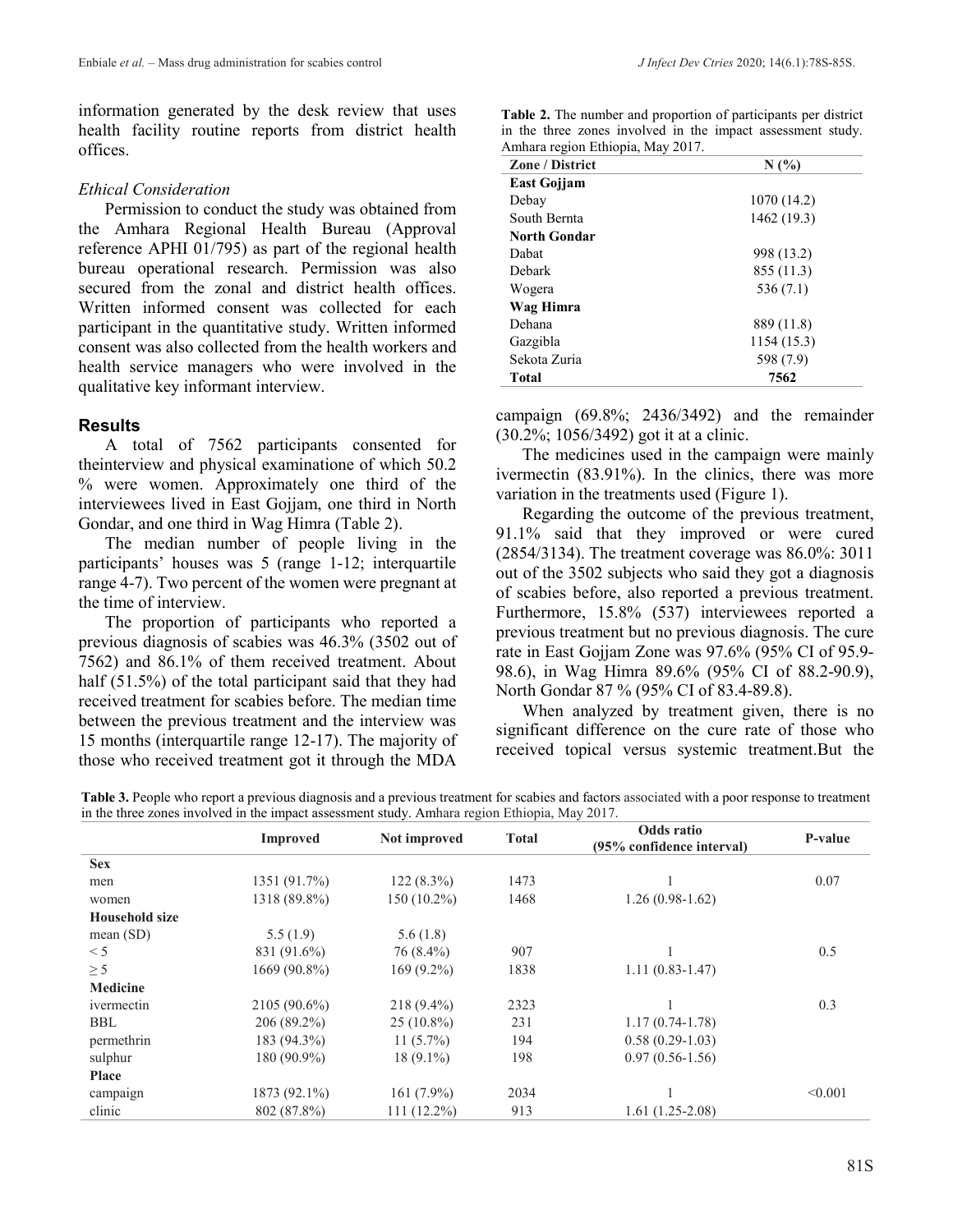likelihood of treatment failure was significantly higher for those who received their treatment in a clinic compared to treatment through the MDA campaign (OR of 1.61 and P- Value<0.001) (Table 3).

The study also showed the success rate of both topical and systemic scabies treatment was more than 90% (Table 4).

At the time of the interview, 21% had active scabies with wide differences in prevalence between the zones, East Gojjam 3.2 %, WagHimr 15.3 % and North Gondar 46.1 % (Table 5). The duration of itching ranged from 1 week to more than 1 year (median 6 months; interquartile range 2-7 months). In 72.9% cases the itching led to sleep disturbances. Of those with scabies, 32.7% were treated for scabies before while

**Table 4.** People who report a previous diagnosis and a previous treatment for scabies and factors associated with a diagnosis of scabies in the three zones involved in the impact assessment study. Amhara region Ethiopia, May 2017.

|                       | No diagnosis of<br>scabies at time of<br>interview | Scabies at time of<br>interview | <b>Total</b> | Odds ratio<br>(95% confidence interval) | <b>P-value</b> |
|-----------------------|----------------------------------------------------|---------------------------------|--------------|-----------------------------------------|----------------|
| <b>Sex</b>            |                                                    |                                 |              |                                         |                |
| men                   | 1260 (85.7%)                                       | $210(14.3\%)$                   | 1470         |                                         | 0.3            |
| women                 | 1240 (84.2%)                                       | 232 (15.8%)                     | 1472         | $1.12(0.92 - 1.38)$                     |                |
| <b>Household size</b> |                                                    |                                 |              |                                         |                |
| mean(SD)              | 5.5(1.9)                                           | 5.3(1.8)                        |              |                                         |                |
| < 5                   | 772 (86.3%)                                        | 123(13.7%)                      | 895          |                                         | 0.2            |
| $\geq$ 5              | 1619 (88.0%)                                       | 221 (12.0%)                     | 1840         | $0.86(0.68-1.09)$                       |                |
| Medicine              |                                                    |                                 |              |                                         |                |
| ivermectin            | 1954 (84.8%)                                       | $350(15.2\%)$                   | 2304         |                                         | 0.01           |
| <b>BBL</b>            | 197 (84.9%)                                        | $35(15.1\%)$                    | 232          | $0.99(0.67-1.43)$                       |                |
| permethrin            | $176(93.1\%)$                                      | 13 $(6.9\%)$                    | 189          | $0.41(0.22-0.70)$                       |                |
| sulphur               | $170(82.1\%)$                                      | 37 (17.9%)                      | 207          | $1.22(0.83 - 1.75)$                     |                |
| Place                 |                                                    |                                 |              |                                         |                |
| campaign              | 1727 (86.3%)                                       | 274 (13.7%)                     | 2001         |                                         | 0.01           |
| clinic                | 770 (82.7%)                                        | 161 (17.3%)                     | 931          | $1.32(1.07-1.63)$                       |                |

**Table 5.** Scabies relapse versus new cases at time of the impact assessment in the three Zone's, Amhara region Ethiopia 2017.

| Geographic<br>zones | <b>Previous scabies</b><br>(n) | Relapse scabies<br>$(n/\%)$ | <b>New scabies</b><br>(n/%) | CI          | OR                 | P-value      |
|---------------------|--------------------------------|-----------------------------|-----------------------------|-------------|--------------------|--------------|
| East Gojjam         | 559                            | 51/9.1                      | 30/2.1                      | $1.5 - 3.0$ |                    |              |
| North Gondar        | 868                            | 621/71.5                    | 484/36.4                    | 33.8-39.0   | $26.2(18-38.3)$    | ${}_{0.001}$ |
| Wag Himra           | 2075                           | 400/19.3                    | 6/2.4                       | $1.1 - 5.2$ | $1.1(0.46 - 2.73)$ | 0.792        |
| Total               | 3502                           | 1072/30.6                   | 520/14.9                    |             |                    |              |
|                     |                                |                             |                             |             |                    |              |

**Table 6.** People who report a previous diagnosis and a previous treatment for scabies and factors associated with a diagnosis of scabies in the three zones involved in the impact assessment study. Amhara region Ethiopia, May 2017.

|                                   | No diagnosis of scabies<br>at time of interview | Scabies at time of<br>interview | <b>Total</b> | Odds ratio<br>(95% confidence interval) | P-value      |
|-----------------------------------|-------------------------------------------------|---------------------------------|--------------|-----------------------------------------|--------------|
| <b>Sex</b>                        |                                                 |                                 |              |                                         |              |
| men                               | $3143(90.4\%)$                                  | $333(9.6\%)$                    | 3476         |                                         | 0.9          |
| women                             | 3179 (90.5%)                                    | $335(9.5\%)$                    | 3514         | $0.99(0.85-1.17)$                       |              |
| <b>Household size</b>             |                                                 |                                 |              |                                         |              |
| mean $(SD)$                       | 5.4(1.9)                                        | 5.3(1.8)                        |              |                                         |              |
| < 5                               | 1902 (92.8%)                                    | $147(7.2\%)$                    | 2049         |                                         | 0.2          |
| $\geq$ 5                          | 3896 (93.7%)                                    | $261(6.3\%)$                    | 4157         | $0.87(0.70-1.07)$                       |              |
| <b>Previous scabies diagnosis</b> |                                                 |                                 |              |                                         |              |
| no                                | 3397 (95.0%)                                    | $177(5.0\%)$                    | 3574         |                                         | ${}_{0.001}$ |
| yes                               | 2923 (85.6%)                                    | 492 (14.4%)                     | 3415         | $3.23(2.70-3.86)$                       |              |
| <b>Previous scabies treatment</b> |                                                 |                                 |              |                                         |              |
| no                                | 2852 (93.3%)                                    | $206(6.7\%)$                    | 3058         |                                         | ${}_{0.001}$ |
| yes                               | 2978 (86.6%)                                    | 460 (13.4%)                     | 3438         | $2.14(1.80-2.54)$                       |              |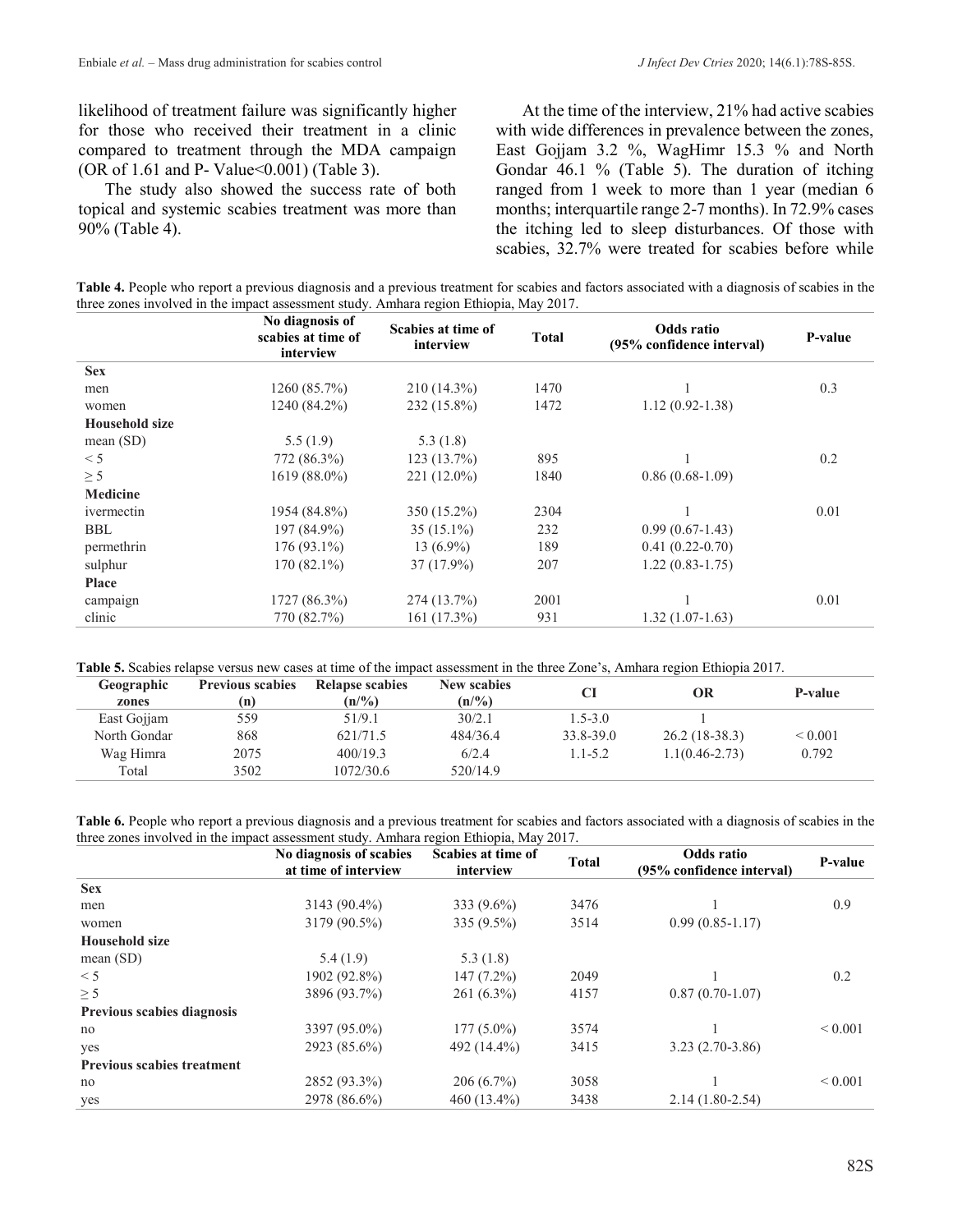67.3% had never been treated.The highest burden of relapse (57.9 %) and new cases of scabies (93.1%) were recorded in North Gondar zone.

Scabies diagnosis at the time of the interview was significantly more common on those with a previous diagnosis of scabies and those with a previous treatment for scabies (Table 6).

The qualitative study revealed that in East Gojam zone the scabies control program was well coordinated with better political commitment; prior to the campaign HEW were trained and the scabies management was based on the national guideline. In Wag Himra zone MDA scabies control program failed due to the lack of political commitment and inter-sectorial collaboration. Moreover, the existing weak health system structures led to limited resource mobilization and poor access to hard to reach area, despite the commitment of the individual experts in collecting/reporting the baseline data, and the training of HEWs (Table 7).

### **Discussion**

This is an impact assessment study of one of the largest scabies control public health interventions using community health workers in a low income country. We show the efficacy (91.1%) and feasibility of MDA. The key factor in addressing such massive MDA was the involvement of trained community based HEW in scabies diagnosis, treatment and contact management [4]. The study showed Ivermectin based MDA is significantly effective for community scabies outbreak control. The assessment has also revealed that there was a higher cure rate for those who received treatment through the MDA campaign (92%) compared to those who receive treatment in regular clinics (88%). This

finding has implications for future MDA interventions planned in Africa, and potentially can improve large scale MDA in scabies control efforts.

The study strength is its large and representative sample size. The study has also used both quantitative and qualitative methods to triangulate the results. The study also adhered to STROBE guidelines on the reporting of observational studies in epidemiology [26]. Finally, this study addresses an identified NTD operational research priority in Ethiopia and beyond, which may impact policy [6, 7].

A limitation of the study is the delay between the MDA and the impact assessment study (15 months) which may create difficulty to recall for the respondent some of the questions about the MDA and previous history of scabies.

Significant reductions in the prevalence of scabies in endemic settings have previously been described with community treatment using topical permethrin [23] and oral ivermectin [10].

A recently published Cochrane systematic review of the use of permethrin and oral ivermectin for treatment of scabies has reviewed fifteen studies and concluded that for the most part, there was no significant difference detected in the efficacy of permethrin compared to ivermectin [12]. Our study has also showed no significant difference in cure rate of those who has taken Ivermectin versus applied permethrin.

In general, the ease of administration, reports of the effectiveness, and the safety data from MDA interventions for lymphatic filariasis and onchocerciasis led to the choice of oral ivermectin as the main treatment in community based scabies

**Table 7.** Summary of the qualitative assessment on pre-campaign preparation, campaign implementation and post campaign activities, Amhara region Ethiopia, May 2017.

| <b>Activities</b>                           | <b>East Gojam</b> | Wag Himra | <b>North Gondar</b> |
|---------------------------------------------|-------------------|-----------|---------------------|
| Soliciting high-level leadership commitment | Good              | Poor      | Worst               |
| Inter-sectoral coordination                 | Good              | Poor      | None                |
| Health professional engagement              | Good              | Good      | Poor                |
| Local community engagement                  | Good              | Poor      | Not done            |
| Baseline data and action plan development   | Good              | Good      | Worst               |
| Social and resource mobilization            | Good              | Poor      | Worst               |
| Addressing hard to reach areas              | Good              | Poor      | Worst               |
| Training                                    | Good              | Good      | Poor                |
| Distribution of supplies to districts       | Good              | Poor      | Not on time         |
| Drug distribution to patient                | Good              | poor      | worst               |
| Drug distribution to contacts               | Good              | Poor      | Note done           |
| Supervision and monitoring                  | Good              | Good      | Poor                |
| Post Campaign reporting                     | Good              | Good      | Poor                |
| Post campaign surveillance                  | Poor              | Good      | Not done            |
| Report writing and feedback                 | Poor              | Good      | worst               |
| Adhering to the treatment guideline.        | Good              | Poor      | Worst               |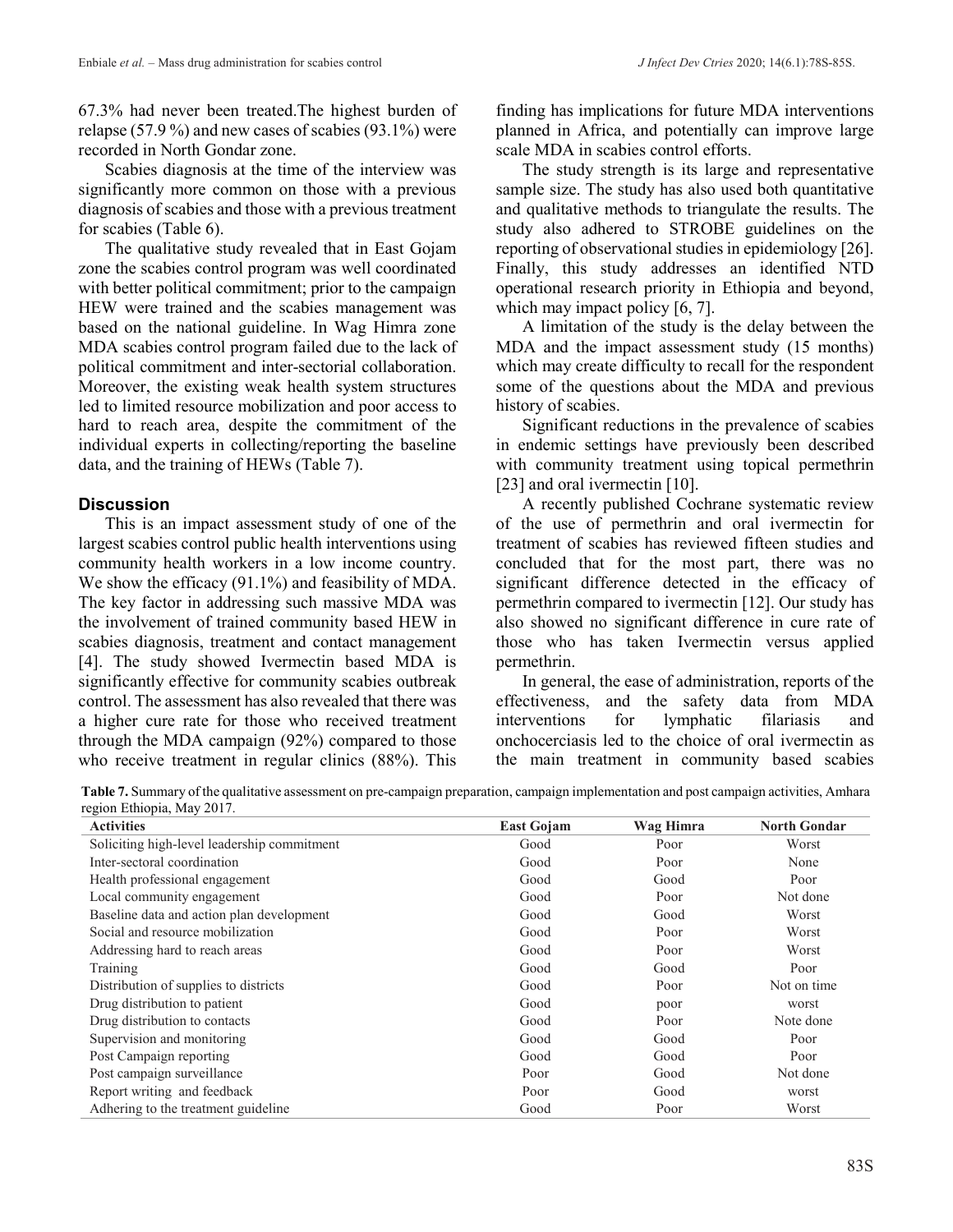management or MDA [15,23,27]. Taking into consideration the pharmacodynamics of ivermectin, and reports on treatment failures of a single dose of treatment to eradicate all stages of the parasite [28], we have used two doses of ivermectin given in two weeks intervals.

A study from Panama in an area with a baseline scabies prevalence of 33% showed that communitybased scabies control, using community workers, continued surveillance and active case treatment, kept the prevalence of scabies below 1.5% for over 3 years [23]. Sustained contact treatment was a key factor of success. In our study in North Gondar Zone both qualitative and quantitative assessment showed that for different reasons (lack of leadership commitment, absent of health professional engagement and not using the treatment guideline) contact treatment could not be sustained, which could explain the failure of the MDA campaign in this zone. Experience has shown that programs not successfully reaching the contacts of symptomatic individuals are not successful, thereby jeopardizing the success of the MDA intervention as a whole [28]. Treatment of index cases with clinically evident scabies only had an effectiveness as low as 50% [29]. Our study also showed a resurgence of scabies, despite the initial effectiveness in East Gojam and Wag Himra up until 15 months after the MDA administration. The most likely reason is a lack of sustained case surveillance and intensified case management. Of concern is that poor surveillance and ineffective use of scabicides in endemic communities can promote the spread of resistance. This is an issue to be addressed in future studies.

# **Conclusions**

Our study demonstrated the essential role of community engagement in the success of scabies MDA campaigns. Strong commitment and coordinated response with other sectors are key factors of success, apart from the availability of baseline data. Failure to establish and sustain contact treatment, surveillance and intensified case management severely compromises MDA interventions.

# **Acknowledgements**

This research was conducted through the Amhara Public Health Institution, Public Health Emergency Management request and support.

Special thanks for the Amhara Regional Health Bureau, Zonal and District (Woreda) Health offices for giving as the access and permission to use the program data for this publication and their unreserved support.

### **Funding**

The program was funded by St. Paul Hospital Millennium Medical College financially and a logistic support from Bahir Dar University and Amhara Regional Health Bureau.

# **Authors' Contributions**

WE has made substantial contributions to the conception and design of the work; data acquisition, analysis, and interpretation of data, have drafted the manuscript, substantively revised, and has approved the submitted version. AA was involved in conceptualization of the study, data collection and result validation and he has approved the submitted version. TG was involved in conceptualization of the study, data collection and result validation and he has approved the submitted version. MA has contributed on result analysis, revision of the draft and he has approved the submitted version. YM has been involved in data acquisition and he has approved the submitted version. LR has involved on the study design, revision and she has approved the submitted version. RZ has contributed in the conception of the design and revised the manuscript. He has approved the submitted version. KV has contributed on result analysis, revision of the draft and she has approved the submitted version. JvG has contributed in the conception of the design and substantial revisions of the manuscript. He has approved the submitted version. HDV has contributed substantial revisions of the manuscript. He has approved the submitted version.

Authors agree to be personally accountable for the author's own contributions and for ensuring that questions related to the accuracy or integrity of any part of the work.

# **References**

- 1. Engelman D, Cantey PT, Marks M, Solomon AW, Chang AY, Chosidow O, Enbiale W, Engels D, Hay RJ, Hendrickx D, Hotez PJ, Kaldor JM, Kama M, Mackenzie CD, McCarthy JS, Martin DL, Mengistu B, Maurer T, Negussu N, Romani L, Sokana O, Whitfeld MJ, Fuller LC, Steer AC (2019) The public health control of scabies: priorities for research and action. Lancet 394: 81–92.
- 2. Hay RJ, Steer AC, Engelman D, Walton S (2012) Scabies in the developing world--its prevalence, complications, and management. Clin Microbiol Infect 18: 313–323.
- 3. World Health Organization (2018) Report of the Tenth Meeting of the WHO Strategic and Technical Advisory Group for Neglected Tropical Diseases. Available: http://www.who.int/neglected\_diseases/NTD\_STAG\_report 2017.pdf?ua=1. Accessed: 20 July 2017.
- 4. Global Burden of Disease 2015 Disease and injury incidence and prevalence collaborators (2016) Global, regional, and national incidence, prevalence, and years lived with disability for 310 diseases and injuries, 1990-2015: a systematic analysis for the Global Burden of Disease Study 2015. Lancet 388: 1545–1602.
- 5. Global Burden of Disease 2016 Disease and injury incidence and prevalence collaborators (2017) Global, regional, and national incidence, prevalence, and years lived with disability for 328 diseases and injuries for 195 countries, 1990-2016: a